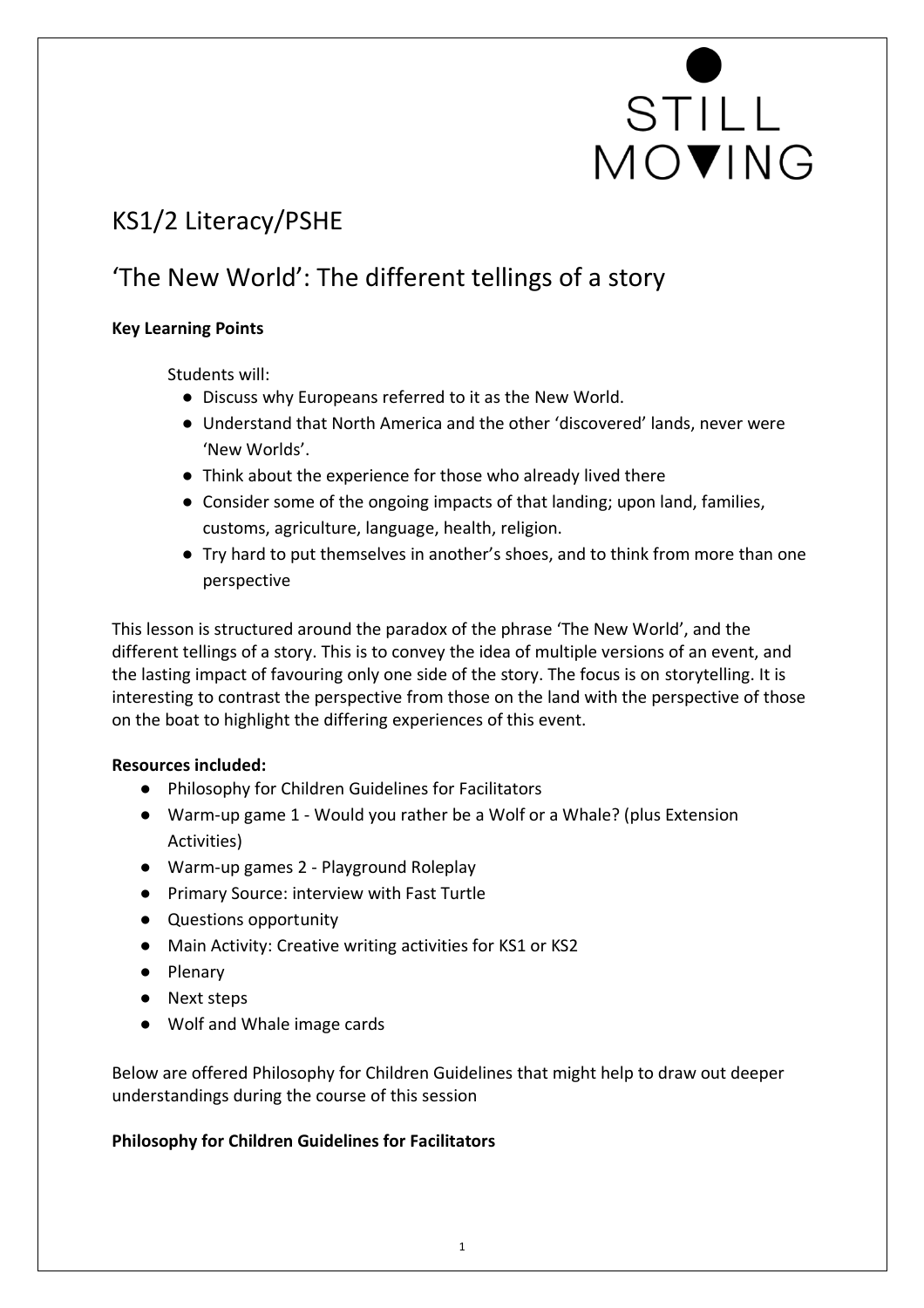

- Though they look very different, in both activities players follow the same deep structure. Think about a question that has competing reasonable answers.
- Thinking time is crucial or the children may "sheep" instead of thinking for themselves.
- As the facilitator of the activity, commit publicly to an answer by moving yourself or giving your opinion. This is a very important step. It forces a choice – or perhaps a decision to be indecisive and gets everyone engaged. It enables you to bring shyer children into the dialogue.
- Once a child has committed to an opinion, it's much less abrupt to ask, "So John, why did you think it could never be right to..." rather than, "So John, what do you think?". If someone feels they can't decide, they can decisively indicate their indecision by standing in between two options or arrange cards on top of each other.
- Try not to offer this option to begin with, as it's better for participants to decide for themselves that their thinking doesn't fit a pattern that's been offered.
- Justify your answer with your best reasons in response to facilitator or peer questions. As a facilitator, it's easy to see differences of opinion, so that you can ask questions that are likely to lead to dialogue and disagreement. "Green group, you've rated that as much more popular than the yellows did. Why was that?"
- When you can see someone has thought differently to you, it's natural to be curious as to why. If you can see they have agreed, you want to know if their reasons are the same as yours or different. There are more potential starting points for dialogue than with a single thread of speech.
- Taking physical positions to reflect mental positions leads to a little more partisanship than just answering a question and injects energy into dialogue.
- Reflect on what you have heard and show if you have changed your mind. Always give people the opportunity to show they have changed their minds. This stage is often omitted or underexploited.
- You can note questions that arise out of the dialogue to use later or as examples of philosophical questions. It's powerful for a child to see others moving across a circle, or standing by a different choice, in response to the reasons they have given. It also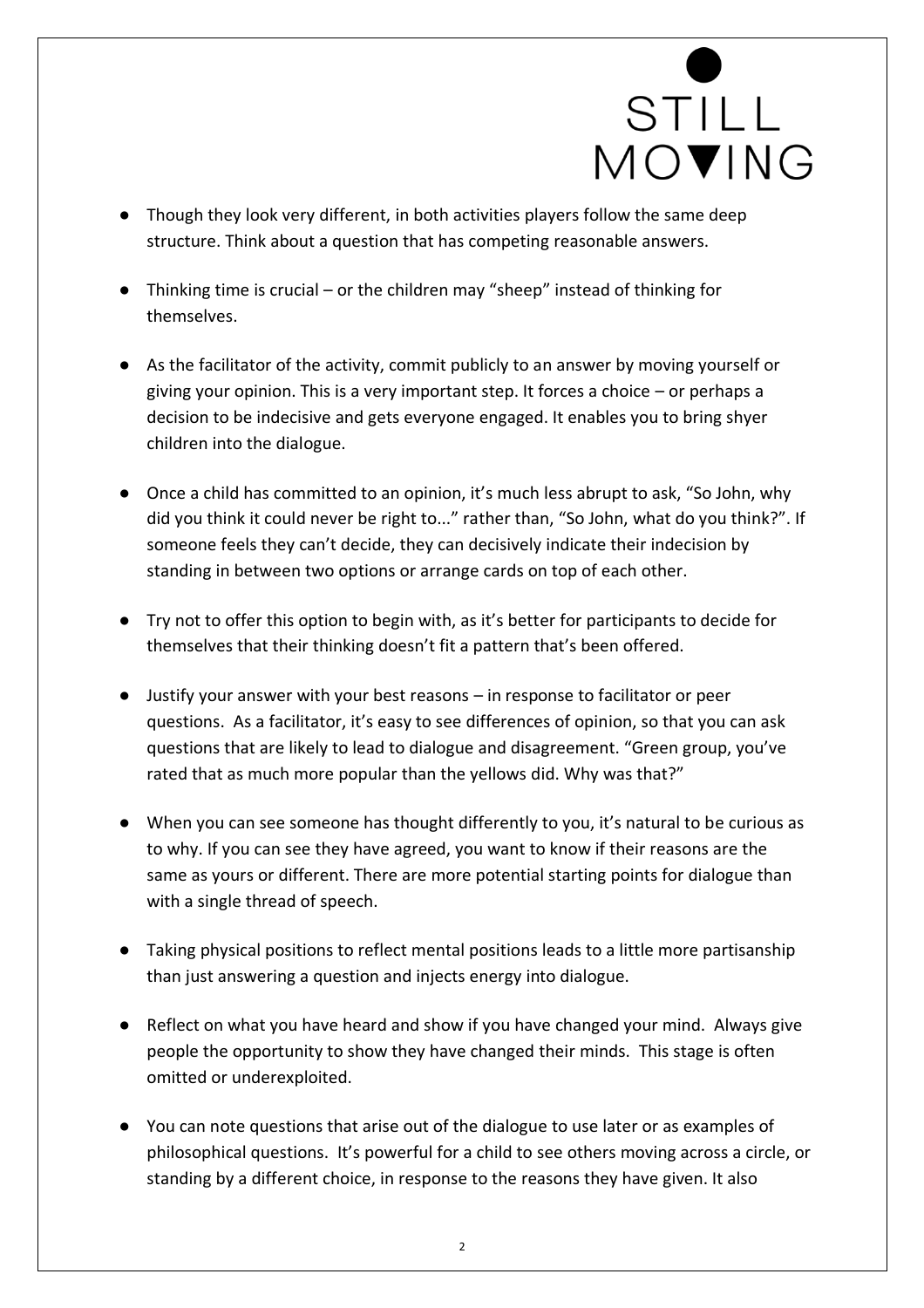# STILL MOVING

reinforces that it's fine to change your mind when someone gives you a good reason to do so. Sometimes, dialogue will take off from a disagreement or question at this stage. Be opportunistic about it.

● Vote with Your Feet (example – WYF Would You Rather) Ask a question. Place the possible answers, each on a separate sheet of paper, on the floor. Go and stand by the one you think is the best answer. Thinking time is crucial to avoid children "sheeping" instead of thinking for themselves. You can use images for non-readers.

**Warm-up** - Choose either of both of the two games

#### **Game 1: Would You Rather Be A Wolf or a Whale? (see attached image cards)**

Intended to create lots of dialogue in pairs and build confidence in shyer children. Each child has a card. They then pair up, and decide which creature they would prefer to be, and why. Then they swap cards and swap partners, so that they end up making a series of different judgements. Although the initial questions are on the surface "matter of taste" questions rather than philosophical ones, they have "questions in waiting", which are philosophically rich.

When you ask the children for examples of what they preferred to be and why, it may be to do with freedom or safety – you could ask follow-up questions about which is more important. Or it could be about power, and you could ask whether being powerful is always good.

#### Extension Activities

You can use the same set of cards in other ways to begin to explore concepts that are important in thinking, such as similarity, difference, relationship.

Categories – sort the cards into groups of things that are similar to each other – and then into a completely different set of categories

#### **Game 2: Playground Role-Play**

Ask the class to think about the kind of disagreements that happen in the playground (without naming names) and collect ideas. Hold a fishbowl activity where members of the class role-play an argument, for example being first in line or taking turns, and the rest of the class question the characters in role about what each of them is thinking and feeling and then how each thinks the other may be feeling.

The task for the rest of the class is to suggest ways of resolving the argument taking account of both characters.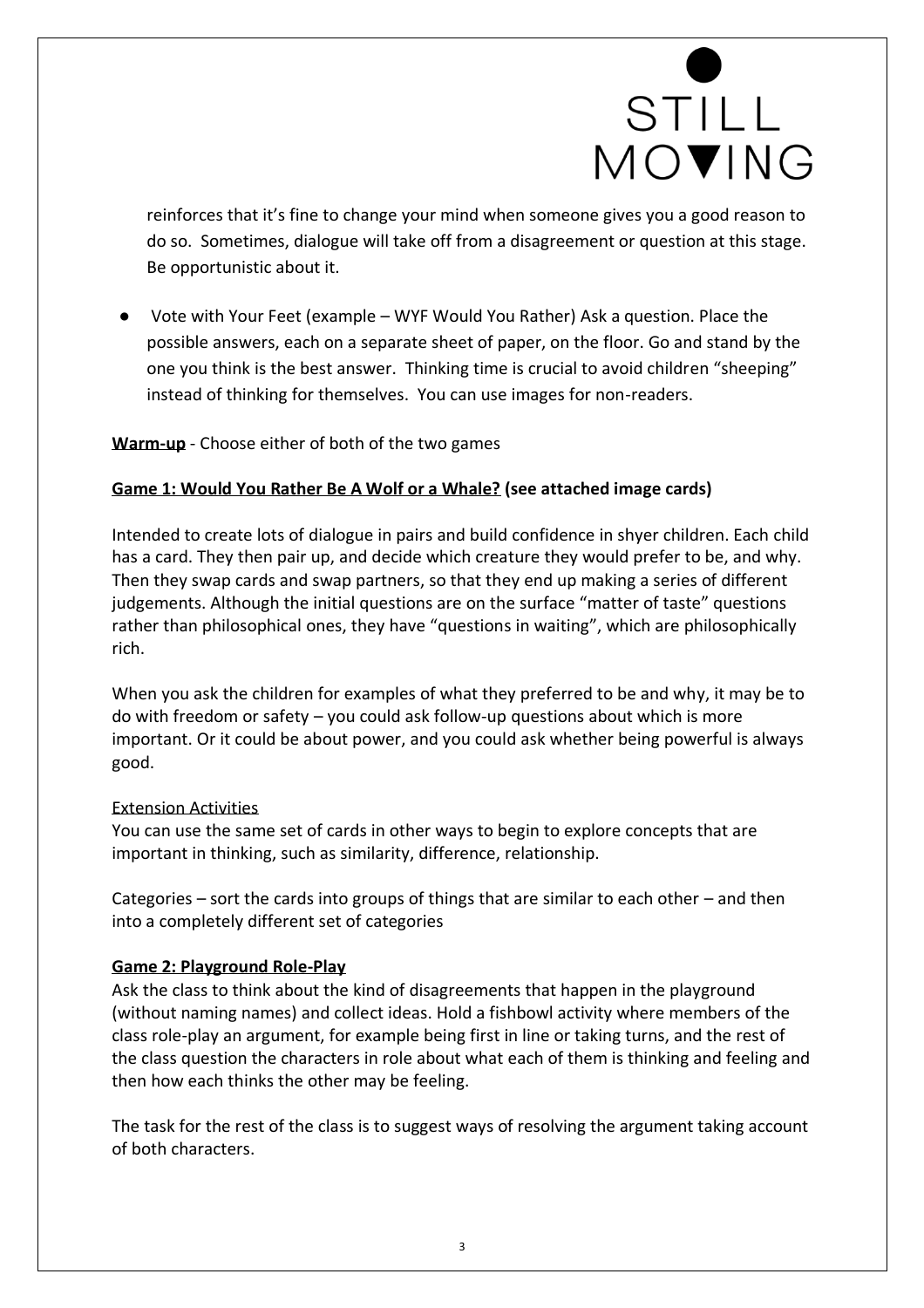

**Primary Source:** [https://www.scholastic.com/teachers/articles/teaching-content/native](https://www.scholastic.com/teachers/articles/teaching-content/native-american-perspective-fast-turtle-wampanoag-tribe-member/)[american-perspective-fast-turtle-wampanoag-tribe-member/](https://www.scholastic.com/teachers/articles/teaching-content/native-american-perspective-fast-turtle-wampanoag-tribe-member/)

As part of Scholastic's 'The First Thanksgiving' student activity, we travelled back to 1621, the year of the first Thanksgiving feast celebrated by the Settlers and the Wampanoag Indians. The following is a conversation held with Russell M. Peters (1929-2002), a Mashpee Wampanoag leader, Native American rights advocate, and author from Brookline, Massachusetts. During the interview, Mr. Peters answered questions as a Wampanoag in 1621, using his Wampanoag name, "Fast Turtle." Below are his answers to questions from students

#### **Teacher and another adult to role-play the interview scenario between Fast Turtle and interviewer.**

#### **What did you think of the Settlers when they first arrived?**

When the *Mayflower* came, first to the outer arm of the Cape and then into Plimoth, we looked on them with apprehension and great curiosity. It was much larger than our biggest canoe. As they landed, they brought a lot of baggage with them and seemed like they were here to stay. We knew that there would be great changes in the way we would live.

#### **Had you ever seen a boat as large as the** *Mayflower* **before?**

Wampanoags have seen large boats before the *Mayflower*. Explorers like Verrazzano and Cabot looked around Wampanoag territory. The Vikings from the north frequently sailed into the area. European fishermen from Spain, Portugal, France, and Ireland fished for codfish off our coast years before the Pilgrims came in 1620.

#### **How did you speak with the Settlers? Did you speak English or did they speak your language?**

Good question. We spoke a dialect of the Algonquin language. A few spoke some English even before the Settlers landed at Plimoth in 1620. They learned from the English fishermen who fished for cod. Samoset was an Indian who said "Welcome, Englishmen," much to the surprise of Miles Standish and William Bradford. Squanto, a Wampanoag, also spoke English, which he learned when he was in England. When he returned, Squanto served as an interpreter between the English colonists and the Wampanoag people. Eventually, most of the Wampanoags did learn to speak English.

#### **Who were some of the Native Americans who spoke English with the Settlers?**

Samoset greeted the Settlers in English in March of 1621. He strode into the Settlers compound and said, "Welcome, Englishmen." The surprised and somewhat apprehensive Standish and Bradford muttered back, "Welcome." They wanted to know where he learned English words, and he told them that he learned a few English words from fishermen who came to the area periodically.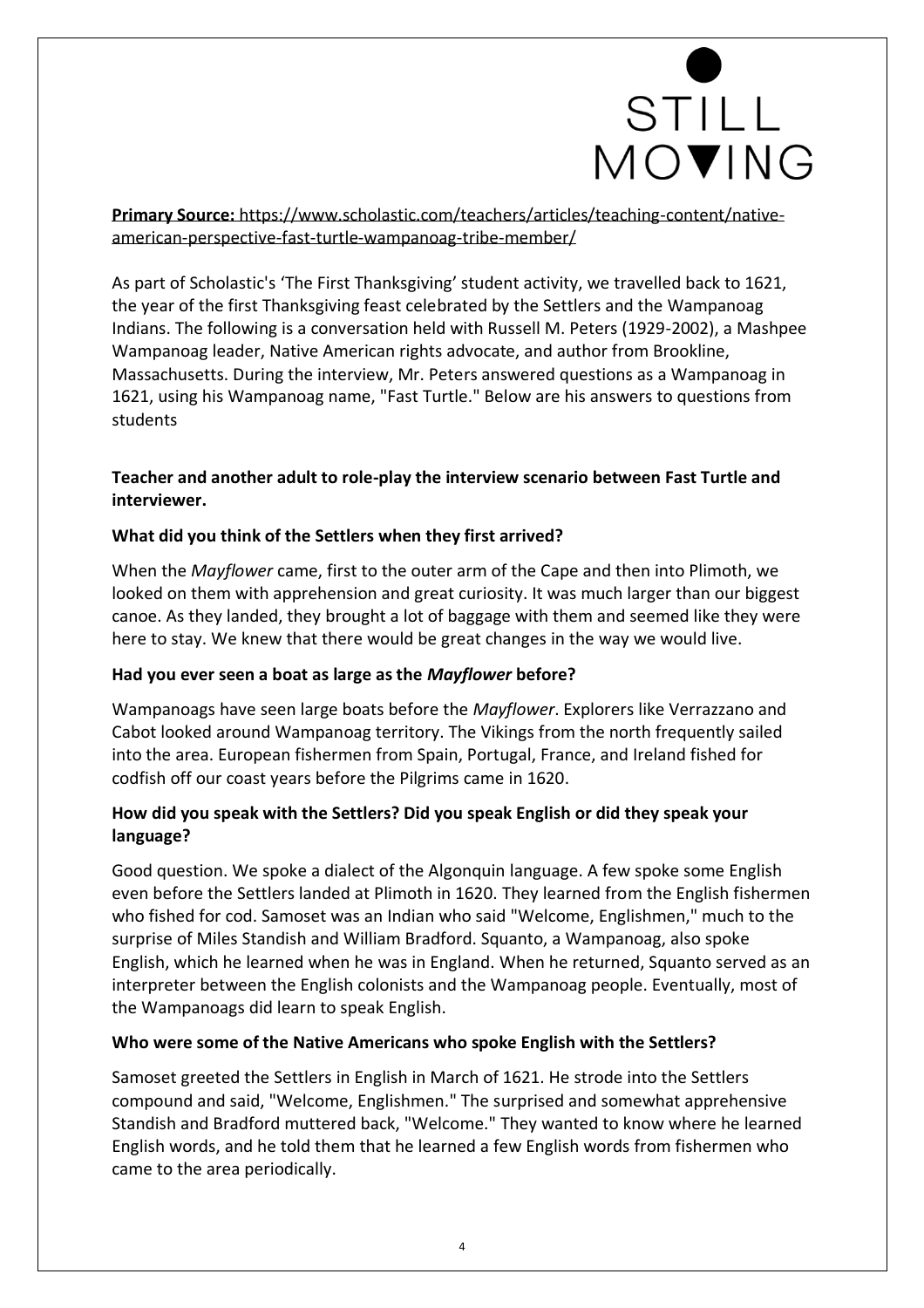# STILL MOVING

Squanto, a Wampanoag, also spoke English, which he learned when merchants took him to England before 1620. He was an interpreter for the Massasoit and the English colonists. He was particularly helpful to the colonists, and the other Wampanoags were suspicious of Squanto's association with the Englishmen. He died a premature and mysterious death.

#### **Did you ever feel at any time that the Settlers were your friends? If you did, when did your feelings change?**

Yes, in the beginning there was a fair exchange of good deeds between the Wampanoags and the Settlers. During the first harsh winter over half of their number died of cold, malnutrition, and other diseases. During the spring of 1621, the Wampanoags were very helpful in teaching the English to adjust to the climate, the environment around them, and for this the English were grateful. They met the Massasoit, Osamequin, who provided protection and help during the next few years.

As the numbers of English increased and the settlements grew, the English began to make demands on the Wampanoags. Attempts were made to make English the language to be spoken. Plimoth Colony extended their court jurisdiction over the Wampanoag people. Missionaries attempted to convert the Wampanoags from their religion to Christianity. These things were done in the interest of improving the Wampanoag mind and spirit, but in the process, it did much harm to the native culture and spirituality.

#### **What did the Settlers think of you?**

The English had been told that the inhabitants of the New World were savages, so they were afraid of the Wampanoags. A man named Samoset came into the new village in the spring of 1621 and began a friendship with the Settlers. Samoset introduced Miles Standish and William Bradford, Europeans, to the Wampanoag leaders and a friendship was made that lasted for more than 50 years.

#### **What kinds of diseases did the Settlers expose the Wampanoag to?**

When the Settlers landed in 1620, they brought diseases like smallpox and diphtheria. Some English purposely distributed diseased blankets to the unsuspecting Wampanoags, thus wiping out entire villages. Eventually the Wampanoag built up a tolerance for some of these diseases and were able to withstand the terrible effects of European diseases.

#### **Did the Settlers turn against you because you had different-colored skin?**

The color of their skin did point out the differences. The language differences prevented good communication between the Settlers and the Wampanoags. It was obvious from the beginning of the Settler–Wampanoag relationship that there was a complete lack of understanding and mutual respect. The English had been told that the Wampanoag people were savages and needed the help of the white man to become civilized.

#### **What were some of the religious differences between Natives and Settlers?**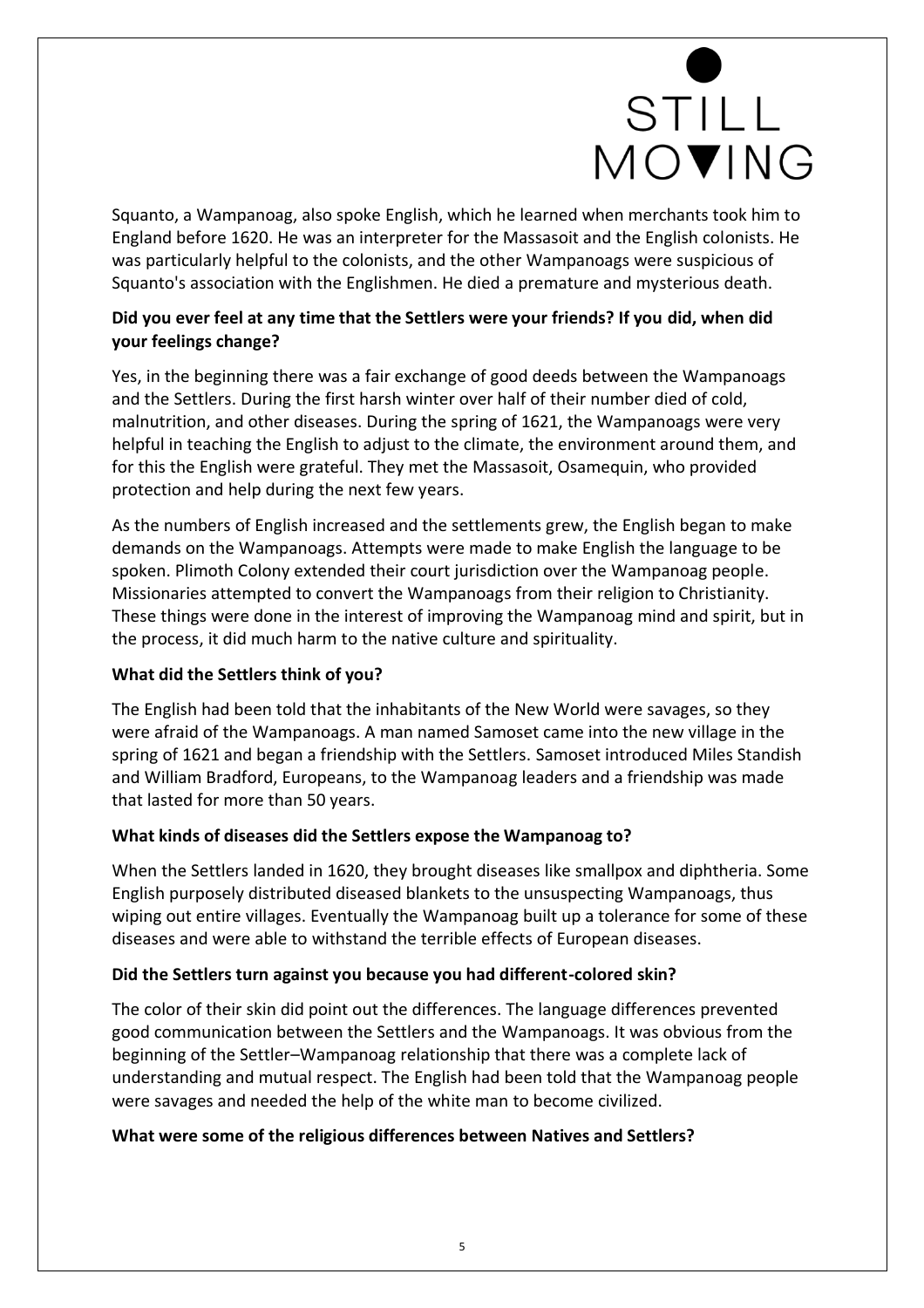# STILL MOVING

The Settlers were sometimes called Puritans, a group that had very strong religious beliefs. They were very serious and sanctimonious and felt that the Wampanoags should practice the Puritans' religion, Christianity, and observe their rules of conduct. Keep in mind that these were the same people who were escaping religious persecution in Holland and England

#### **What kinds of weapons did the Settlers bring? What kind of weapons did the Native Americans have?**

When the Settlers landed in Plimoth, the military leader was a man named Miles Standish. He and most of the men carried muskets, which were used for hunting and protection of the village. The Wampanoags had no such weapons and were deathly afraid of the white man's musket. We called it a thunderbolt that could kill. The Settlers carried a strange book, their Bible, as they marched to church every day. Each was a weapon in its own way, because the Settlers wanted the Wampanoags to embrace the Christian religion and to discard their own religion.

The Wampanoags had bows and arrows and spears, which were used for hunting as well as for protection of their territory. In addition, they had tomahawks made of stone and knives made of shells or sharp shale.

**Questions:** give children the opportunity to ask questions to Fast Turtle while in character.

#### **Main Activity: Creative writing**

**KS2:** Children choose to write from either the Settler or Wampanoag perspective. Explore the different expectations of what those exchanges might be:

- 1. Choose to be a passenger on the ship after the endless journey, setting foot on the shore, approaching the Wampanoag settlement - How might you feel? Who are these people, what are they carrying?
- 2. Choose to be a Wampanoag spotting the ship on the horizon, the anticipation of it reaching the shore, the mystery of what's happening - How might you feel? Who are these people, what are they carrying?

**KS1:** Children choose to write/draw from either the Settler or Wampanoag perspective.

- 1. If you were leaving your home, what would you take with you? Pack a bag of all the things you might need (draw or list)
- 2. If someone arrived in your country with nothing what would they need to survive? Pack a bag with all the things you would give them (draw or list)

#### **Plenary:**

What 'New Worlds' are there now? What hard to imagine places can we think of?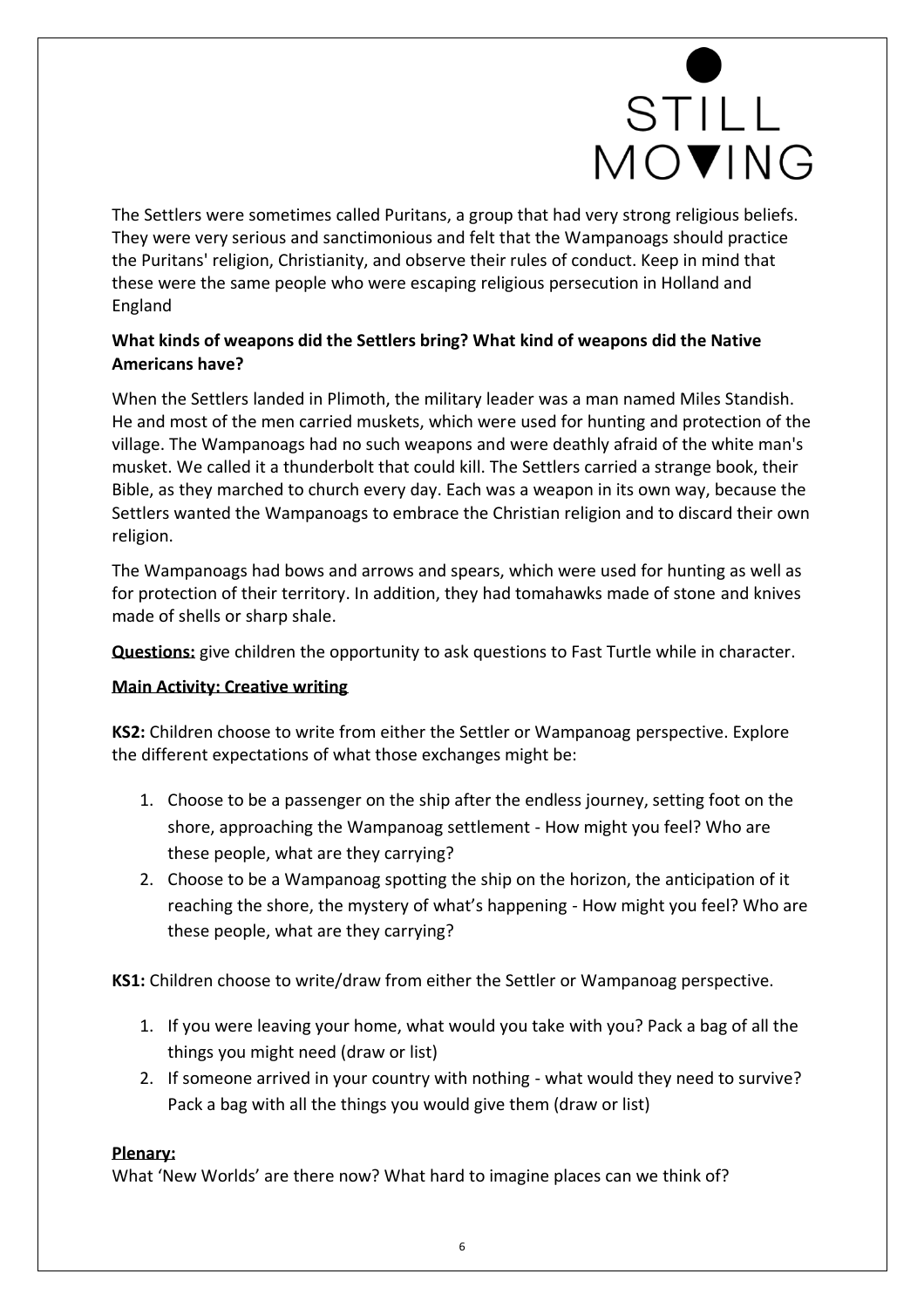

Some ideas to stimulate conversation if slow to start: What life might be like after Covid-19, The depths of the Oceans, Life on a new planet in Space

How do you imagine them - how might they be better/worse/different to now?

#### **To research further:**

What is Thanksgiving? What is the actual story? Why might indigenous North Americans now call it the Day of Mourning?

| Quail       | Fox            | Alligator |                            |
|-------------|----------------|-----------|----------------------------|
|             | n              |           | $\bullet$<br>$\mathcal{M}$ |
|             |                |           | Wolf                       |
|             |                | Hawk      | Deer                       |
|             |                |           |                            |
| Road Runner | Turtle         |           |                            |
| Moose       | $\mathsf{Elk}$ |           | Frog                       |
|             |                | Ram       |                            |